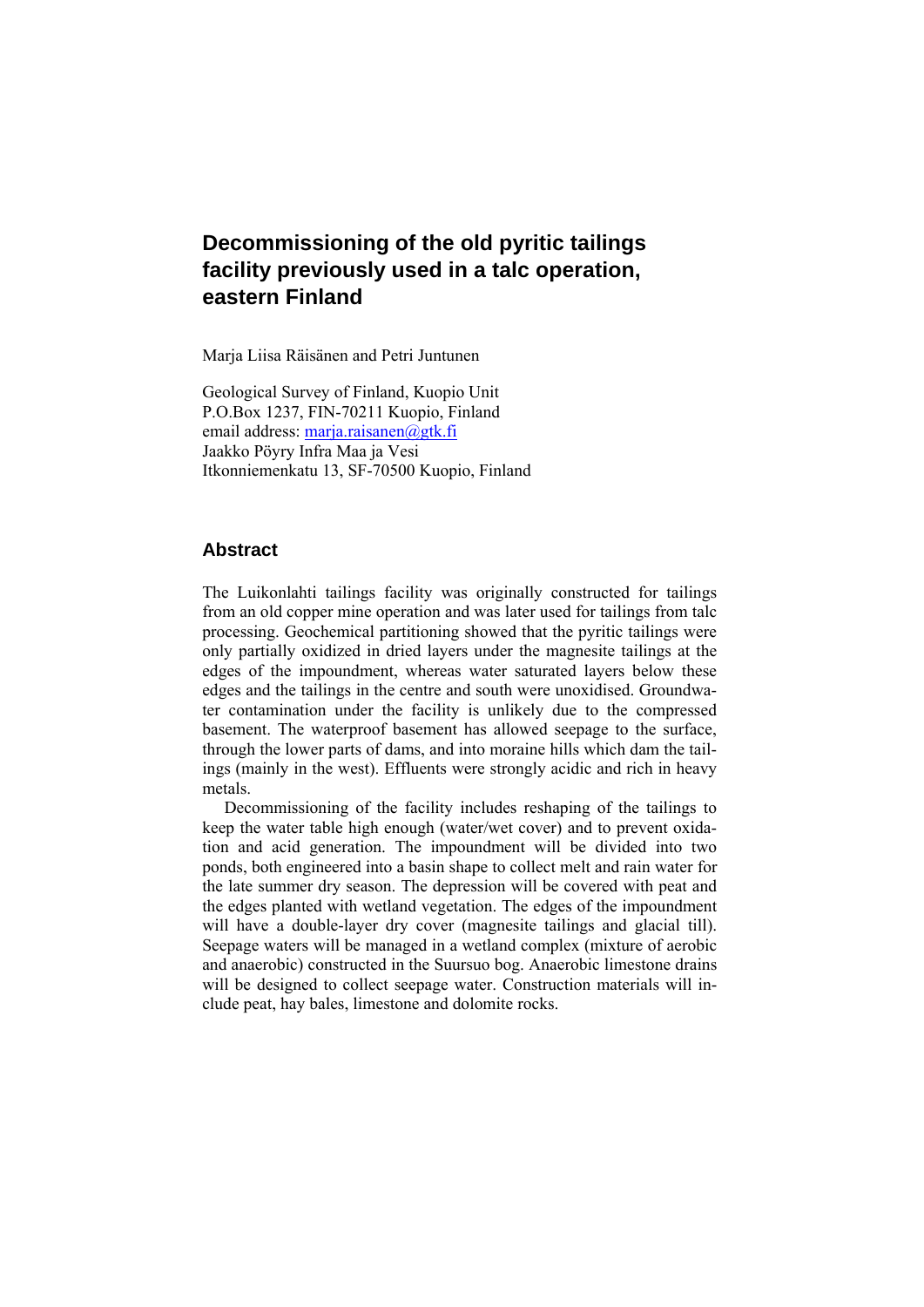# **1 Introduction**

Rehabilitation of an acid generating tailings impoundment for final closure requires relevant data about the structure and composition of the tailings material and underlying glacial and postglacial sediments. Information about the water table and its temporal and spatial variation inside the impoundment is also needed. In Finland, iron sulphide bearing till and host rock materials from open pits have been used in dam construction. Therefore, it is important to detect chemical changes in facility's dams that may markedly influence seepage mechanisms and the quality of effluents. Since oxygen concentration in the dam is greater than in tailings inside the dam, oxidation of leachate may not occur until it infiltrates through the dam, resulting in the release of elements from weatherable, sulphide containing dike materials (Räisänen et al. 2003).

Underwater disposal, water covers and flooding are commonly preferred prevention techniques for sulphide bearing tailings (Elander et al. 1998, Tremblay and Hogan 2001). The use of an elevated water table by itself does not, however, entirely prevent acid generation, as there may be zones of near-surface or near-edge exposure and drained tailings that remain available for oxidation. Water cover or flooding technology is applicable for the impoundment that maintains a water cover over the long-term. In an earlier study, Räisänen (2003a) suggested that tailings of poor permeability and a waterproof basement are required for a self-sustained water table.

In addition to reshaping the tailings surface, the treatment of leachate (seepage waters) necessitates site-specific resolution. Passive treatment methods employ natural processes to prevent or control acid drainage at a lower cost and with less maintenance than chemical treatment. These passive treatment techniques include anoxic limestone drains, aerobic and/or anaerobic wetland treatment systems and biosorbents (Tremblay and Hogan 2001). Anoxic limestone drains consist of limestone rock filters designed and constructed to gradually release alkalinity through the dissolution of limestone as acidic water flows through the drain by gravity. Aerobic wetlands act as sedimentation basins by various plant-mediated filtering mechanisms. In an anaerobic wetland, metals removal and acid neutralization is achieved by the activity of sulphate reducing bacteria. In most cases, constructed wetlands consist of mixtures of the above techniques (Tremblay and Hogan 2001).

In Finland, tailings of several metal sulphide mines have been engineered in bog basins or depressions of small lakes. In both cases, the substrata are organic rich sediments underlying glaciolacustrine silt sediments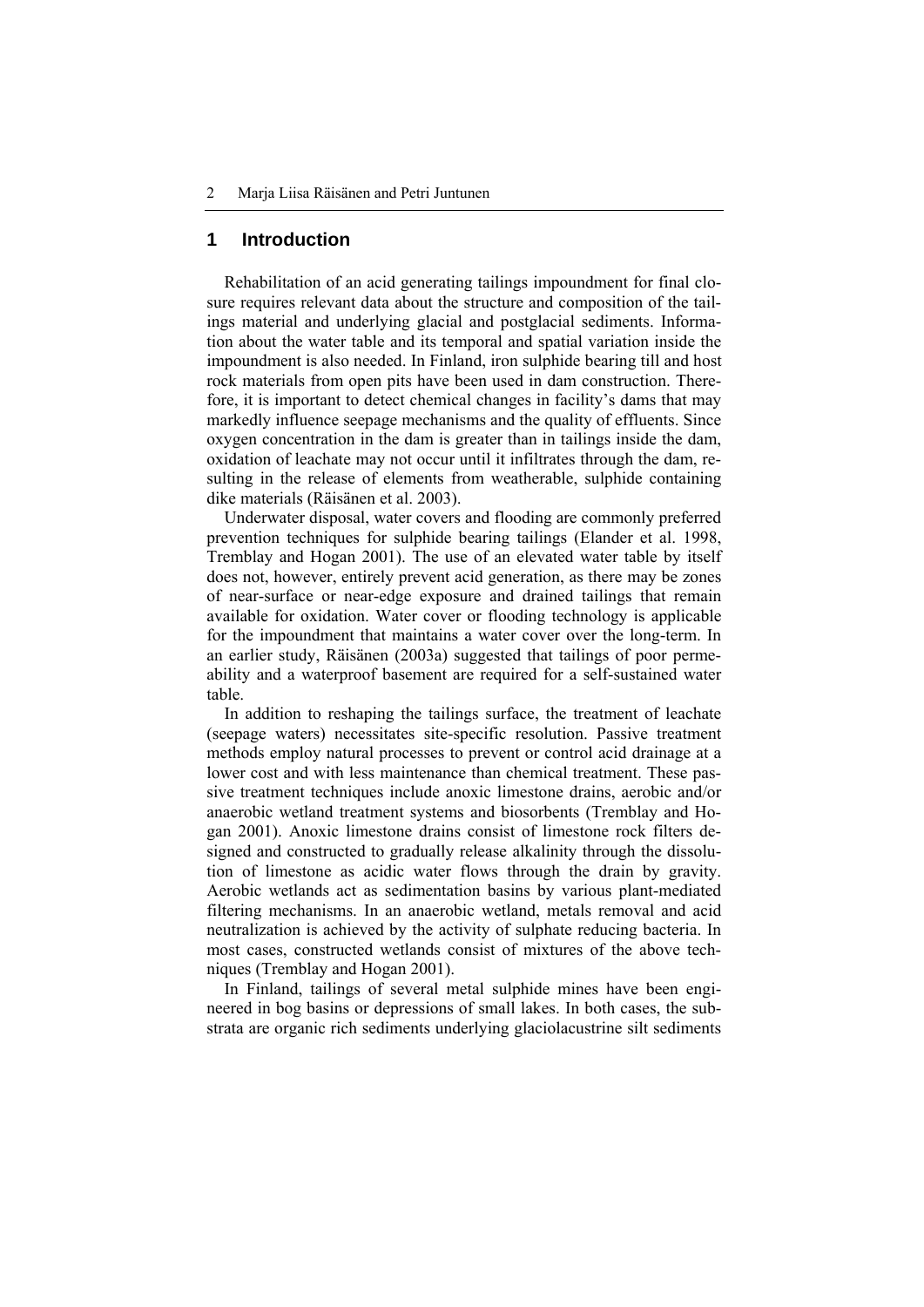that are compressed under load. The Luikonlahti tailings facility in this case study has been engineered in a small lake surrounded by a peatland in a valley. The facility was originally constructed for tailings from an old copper mine operation and was later used for tailings from talc processing. This paper overviews the main impacts of the tailings on surrounding soils, surface waters and groundwater, along with keys to decommissioning the facility. The choice of rehabilitation techniques (flooding, wetland) is based on geological, hydrogeological and topographical investigations with special emphasis on the geochemistry of Quaternary deposits under the impoundment and its surroundings, tailing materials, seepage and surface waters, and groundwater.

# **2 Site Characterization**

The Luikonlahti tailings facility is located in the Kaavi municipality, eastern Finland. The study site is about 70 km east of Kuopio and 500 km northeast of Helsinki, the capital of Finland. From 1968–1983, the Luikonlahti Copper Mine of Myllykoski Oy worked the area. During 15 years of operation, a total of 10 million tons of ore were mined. The copper ore contained Cu 1.1 % (in chalcopyrite), Zn 0.6 % (iron sphalerite), Co 0.1 % (in Co-pentlandite and in the lattice of pyrite and pyrrhotite) and S 18 % (mainly in pyrrhotite, Eskelinen et al. 1983). In addition to the copper concentrate, the Luikonlahti mine produced cobalt-nickel concentrate and zinc concentrate. The talc mining and production started in 1979 and was continued after 1984 by Finnminerals Oy. In 1991, Mondo Minerals Oy purchased the talc production facilities and ore reserves. After the mine closed, talc ore was transported from the Polvijärvi talc mines, and now from the Horsmanaho talc mine of Mondo Minerals Oy. The plant is also processing minor amounts of nickel concentrates from Horsmanaho.

The Luikonlahti tailings facility is about 27 hectares in size. The facility consists of two types of tailings: pyritic tailings (potentially ARD generating) from previous operations and overlying magnesite rich tailings (alkaline nature) from the talc processing. The amount of pyritic tailings is about 6 million tons along with 2.1 million tons of magnesite tailings.

The tailings are dumped in the old Petkellampi Lake. Due to the topography, steep outcrops and moraine hummocks with crystalline bedrock cores naturally dam the tailings. Dams have been constructed from glacial till and waste rock materials in a narrow valley to the west (20 m high main dam), and to the north and south (dikes less than 10 m high). In contrast to the small dikes, the upper part of the main dam has been con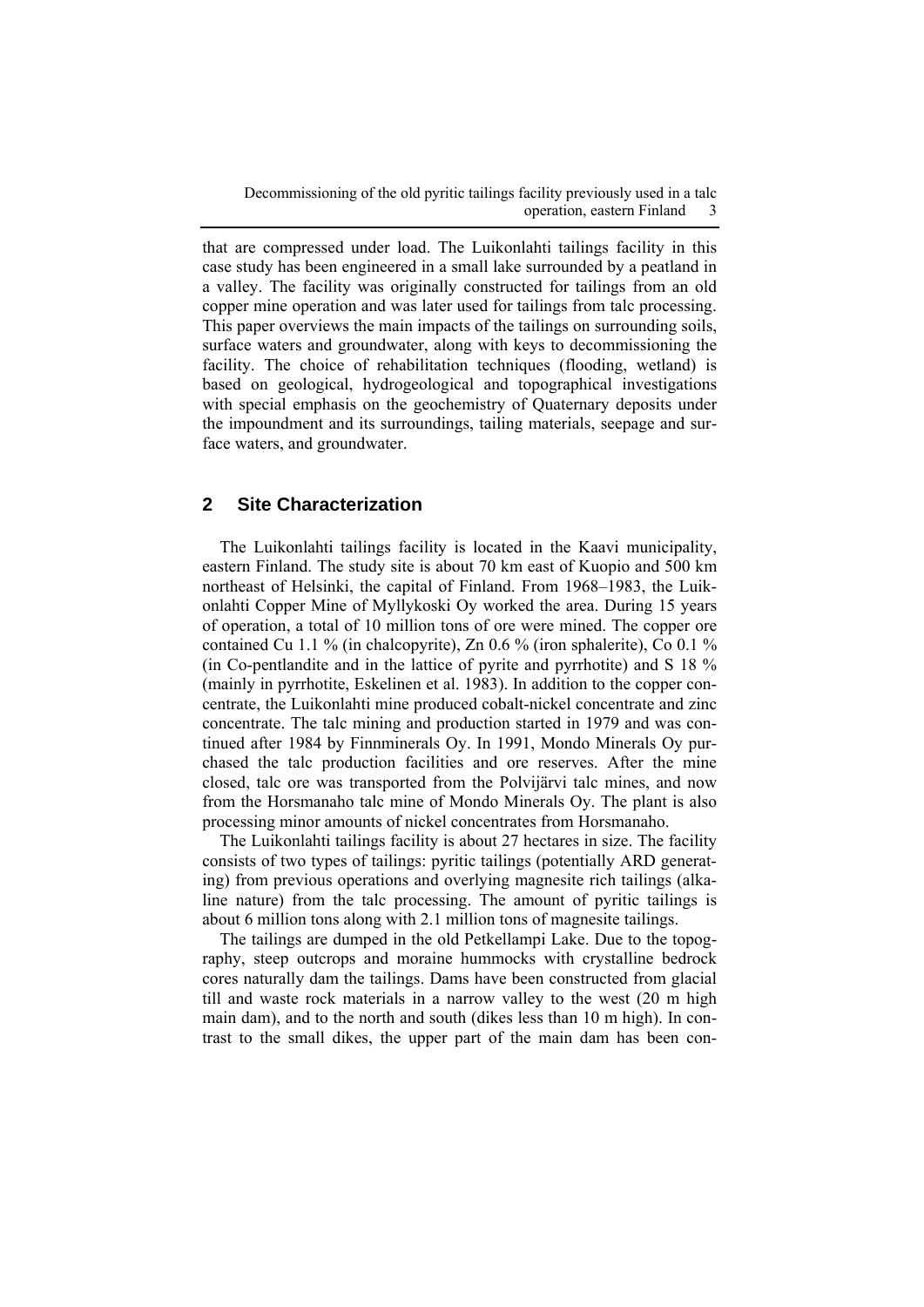structed from tailings and later covered by a thin till layer to prevent a dust problem. The dam is between two moraine hills edging onto the Suursuo bog at the depression. Originally, waters from the lake discharged via a creek into the Suursuo peatland and, at present, the bog basin forms the main seepage area of the facility.

At present, the tailings water is chemically purified in the settling pond, which is dammed in the southern part of the facility. Tailings water contains some As and Ni, which are precipitated by adding ferrisulphate for the oxidation of As and lime for Ni. The water from the settling pond drains into the canal and further into the Heinälampi Lake. In the lake, the final purification of waters is attributed to natural biogeochemical processes in the uppermost sediment.

#### **3 Materials and Methods**

The study consists of field observations and collection of sediment, tailings and water samples from the tailings impoundment and its surroundings, and their chemical analyses. The basement and layer structure of the tailings facility, and its hydrogeological conditions, were studied by drilling with a non-rotating percussion drill at 5 sites (Räisänen 2003b). Profile samples from Quaternary sediments and overlying tailings materials were continuously taken with a special soil core sampler during the drilling. In addition, sediment sample profiles (peat, silt and till) were taken from the main seepage areas at the west side of the facility. Altogether, 56 layer samples from the profiles were selected for chemical analysis.

For groundwater monitoring, two observation holes were installed in the moraine hummocks at the west side of the facility (main seepage area), and two observation holes at less contaminated sites (background). The groundwater quality was also monitored from spring water at two uncontaminated sites. Altogether 50 samples were taken from groundwater, pure seepage waters and contaminated surface waters, as well as uncontaminated surface waters and groundwater. In addition, iron precipitate samples were collected at seven sites in the western seepage area of the facility.

#### **3.1 Chemical analysis of tailings and sediment samples**

Tailings, peat and mineral sediment samples were freeze-dried and then sieved to <2.0 mm fraction. Four different single extractions were performed to determine element concentrations in the physically and chemically adsorbed fractions, fractions of secondary crystalline precipitates,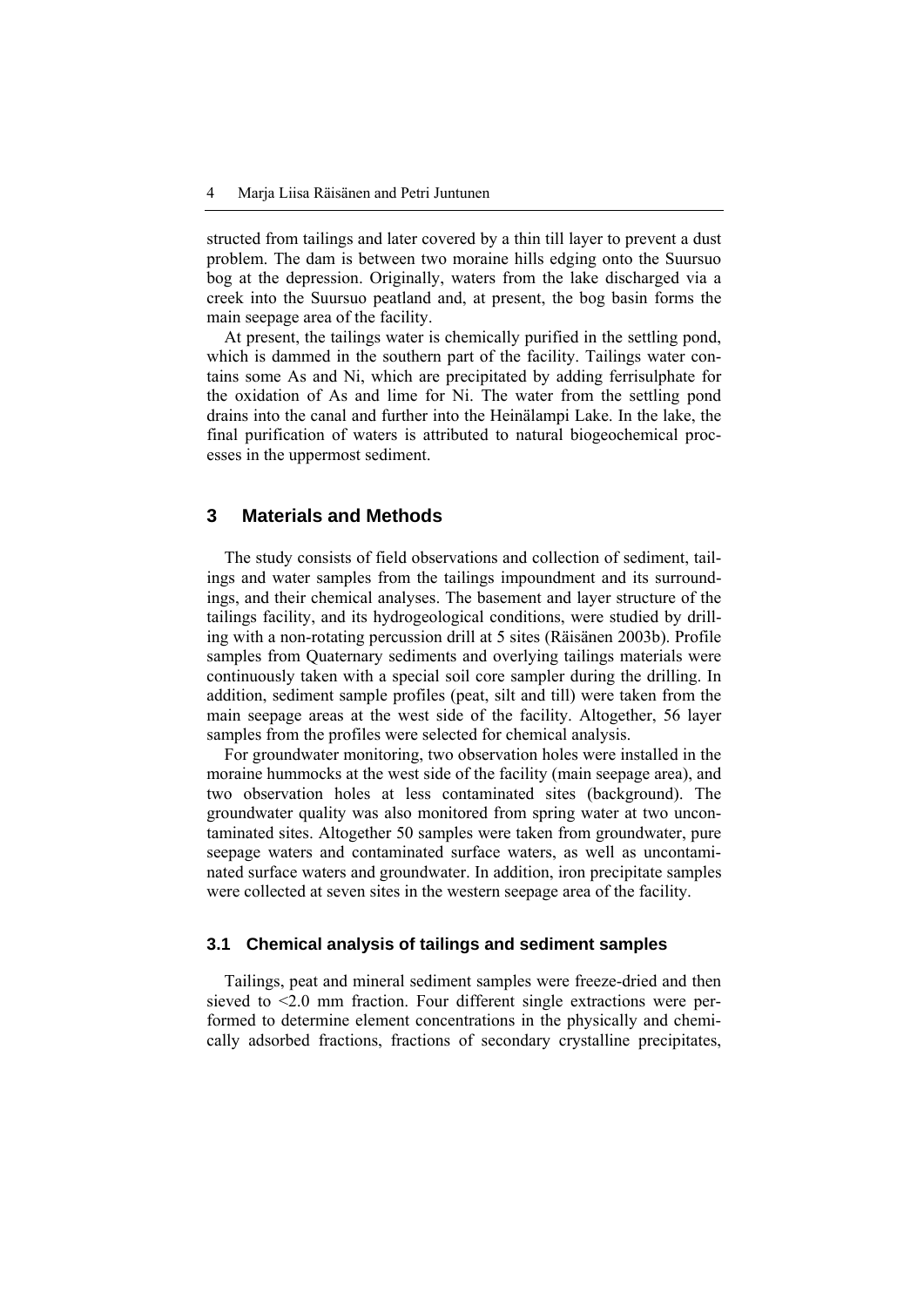micas and well crystalline clay minerals. Dilute (0.01 M) barium chloride solution was used to extract physically adsorbed elements (water soluble/easily leachable), ammonium acetate (1M) solution buffered to pH 4.5 for chemically adsorbed elements (exchangeable, surface complexes), ammonium oxalate (0.2 M) buffered to pH 3.0 for Fe and Al oxyhydroxides and hot (90°) *aqua regia* for mica and clay mineral fraction (Niskavaara 1995, Räisänen and Tauriainen 2001, Räisänen and Carlson 2003, Schultz et al. 2004). In contrast to mineral sediment samples, the nitric acid leach assisted by microwave (EPA 3051) was used for peat samples to determine the immobile fraction (Niskavaara 1995). The ICP-AES technique was used for measurements of element concentrations in all the above extracts.

The total sulphur concentration was determined using the Leco-S technique and the total concentration of carbon and nitrogen with a CNanalyzer. In addition, the X-ray fluorescence (XRF) method was used to measure total element concentrations from tailings samples. The extractions and ICP-AES, S, C and N determinations were made in the FINAS accredited Geolaboratory of the Geological Survey of Finland (GSF) at Kuopio and XRF analysis at Espoo.

#### **3.2 Physical and chemical analysis of water samples**

The pH of water samples was determined both in the field immediately during sampling and in the laboratory. In the laboratory, water samples were left for 1.5-2 days in a fridge to stabilize dissolution and precipitation of Fe, S and Al. With this pretreatment, conditions are assumed to simulate precipitation in stagnant water (i.e. in a wetland environment). After settling, the pH, electrical conductivity, oxygen concentration and oxygen saturation rate were measured before filtering with  $\leq 0.45$  µm filters. It is assumed that elements in settled and filtered waters mainly represent their ionic forms. To prevent further precipitation, 0.5 ml suprapure nitric acid was added in the filtrates. Concentrations of 30 elements were measured with ICP-AES and MS-ICP techniques in the FINAS accredited Geolaboratory of Geological Survey of Finland in Espoo.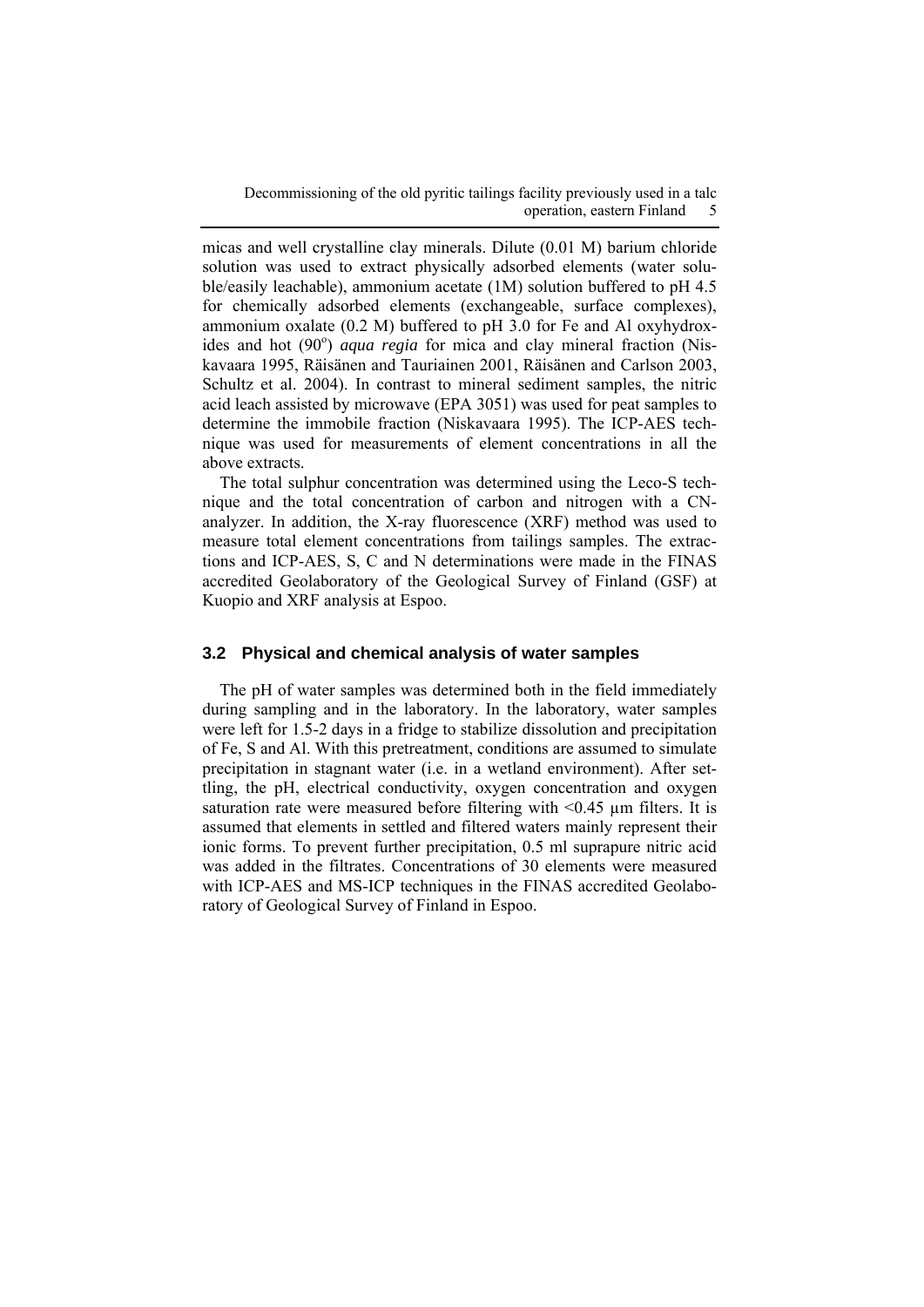### **4 Results**

#### **4.1 Chemical composition and weathering of tailings**

The tailings from the talc processing contain mainly magnesite, talc, chlorite, micas and a minor amount of iron, nickel and arsenic sulphides. These are characterised by high Mg and C concentrations, moderate Ni, and low S and Fe concentrations (Table 1). Also noteworthy is the abundance of As. On the basis of the geochemical partitioning, the chemical transformation of the tailings was weak. The pH of the weakly oxidized tailings varied from 6.7-7.5. This reflects the low content of acid generating minerals (Fe sulphides) and high content of buffering carbonate minerals (magnesite). Magnesite tailings did, however, contain some mobile Ni and As that was released from the broken crystal surfaces of the sulphides during the flotation.

Major minerals of the pyritic tailings are quartz and iron sulphides. In addition, there are variable amounts of talc, chlorite, calcite, diopside, graphite, sphalerite, chalcopyrite and pentlandite. Originally, lime was added to the tailings before they were pumped into the facility. The pH varied from 3.5-4.5 in the highly oxidized tailings to 6.5-8.7 in the water saturated, unoxidized tailings. Compared to the magnesite tailings, the pyritic tailings have markedly higher concentrations of S, Fe, Zn, Cu and Co, and less Ni and As (Table 1). As Table 1 shows, concentrations of S and heavy metals are higher in the uppermost oxidized layer than in the unoxidized lower layer. This indicates that part of the metals and sulphur are precipitating *in situ* during the oxidation of Fe sulphides and the subsequent weathering and precipitation process (Table 2). Moreover, the geochemical partitioning showed that the chemical transformation of the tailings, and therefore the mobility of heavy metals, was more enhanced in the upper layers than in the lower unoxidized layers. According to the chemical data, acid generating rather than buffering ability characterizes the old, pyritic tailings.

The chemical transformation of the magnesite and underlying pyritic tailings depends on the water saturation rate. The free water table varies by seasons and the location of the pipe where tailings are discharged. According to drilling data, the water table was about 3-4 m deeper at the edges in the west and north than elsewhere, with the water table approaching the surface in the centre and east and rising above it in the south. This, combined with geochemical partitioning data, results in intensive oxidation of the pyritic tailings being mainly limited to the west and north. However,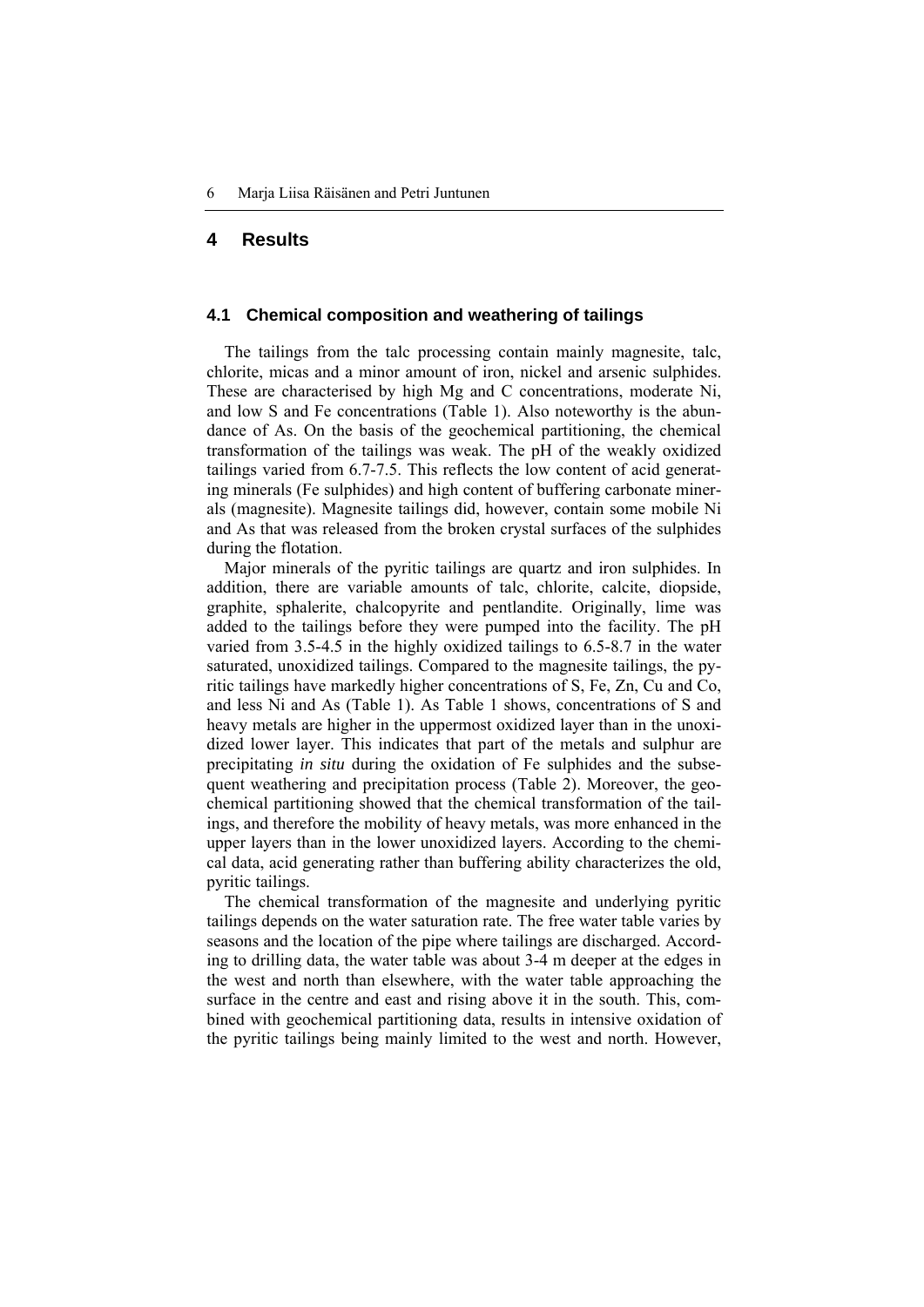the tailings displayed minor changes in the uppermost layers and were unoxidized in the middle and lower layers in the centre and eastern parts of the facility. Obviously, tailings that are beneath the water table in the south are still unoxidized (not drilled).

|             |       | Magnesite<br>tailings<br>(upper layer) | Pyritic tailings,<br>unoxidized | Pyritic tailings,<br>oxidized |
|-------------|-------|----------------------------------------|---------------------------------|-------------------------------|
| Fe          | g/kg  | 52                                     | 109                             | 145                           |
| ${\bf S}$   | g/kg  | 10                                     | 70                              | 97                            |
| As          | mg/kg | 83                                     | $<$ 20                          | $<$ 20 (max 35)               |
| Cd          | mg/kg | 0.8                                    | 4.0                             | 4.4                           |
| Co          | mg/kg | 57                                     | 369                             | 497                           |
| Cr          | mg/kg | 196                                    | 82                              | 36                            |
| Cu          | mg/kg | 37                                     | 836                             | 1228                          |
| Mn          | mg/kg | 954                                    | 481                             | 345                           |
| Ni          | mg/kg | 960                                    | 392                             | 610                           |
| Zn          | mg/kg | 117                                    | 3211                            | 3764                          |
| $\mathsf C$ | g/kg  | 87                                     |                                 |                               |
| Si          | g/kg  | 98                                     | 318                             |                               |
| Al          | g/kg  | 4.9                                    | 16                              |                               |
| Mg          | g/kg  | 224                                    | 45                              |                               |
| Ca          | g/kg  | 20                                     | 50                              |                               |
| Na          | g/kg  | < 0.5                                  | 4.7                             |                               |
| K           | g/kg  | 0.1                                    | 4.7                             |                               |
| Ti          | g/kg  | 0.5                                    | 0.8                             |                               |

**Table 1.** Total element concentrations of magnesite and pyritic tailings samples in the Luikonlahti tailings facility. Key: < concentration under the detection limit, no measurement.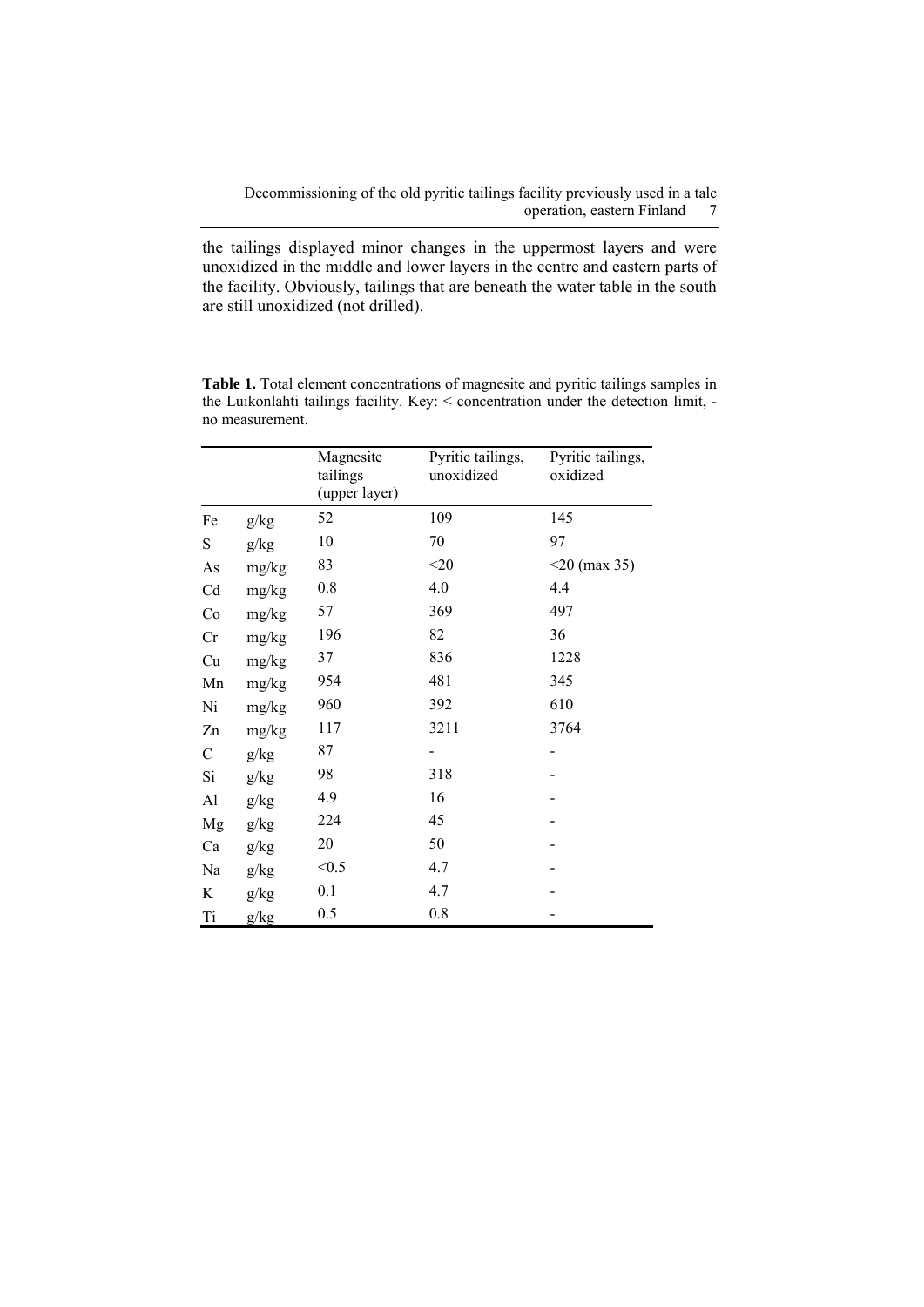**Table 2.** The geochemical fractions of Fe and S, Luikonlahti tailings facility (see the text).

| Geochemical fractions        | pH                                     | Fe      | S       |  |
|------------------------------|----------------------------------------|---------|---------|--|
|                              |                                        | mmol/kg | mmol/kg |  |
|                              | Magnesite tailings, oxidized $(N = 8)$ |         |         |  |
| Physical adsorption          | 7.0                                    | < 0.04  | 0.5     |  |
| Chemical adsorption          |                                        | 12      | 4.0     |  |
| Well crystalline precipitate |                                        | 43      | 0.5     |  |
| Sulphides (+ silicates)      |                                        | 889     | 314     |  |
|                              | Pyritic tailings, oxidized $(N=12)$    |         |         |  |
| Physical adsorption          | 4.9                                    | 18      | 26      |  |
| Chemical adsorption          |                                        | 23      | 61      |  |
| Well crystalline precipitate |                                        | 117     | 9.3     |  |
| Sulphides                    |                                        | 2157    | 2254    |  |
|                              | Pyritic tailings, unoxidized $(N=12)$  |         |         |  |
| Physical adsorption          | 5.4                                    | < 0.04  | 2.2     |  |
| Chemical adsorption          |                                        | 14      | 33      |  |
| Well crystalline precipitate |                                        | 84      | 0.9     |  |
| Sulphides                    |                                        | 2033    | 2320    |  |

#### **4.2 Nature of contamination in surroundings of the facility**

The total thickness of the tailings is 21-22 m in the central area of the old Petkellampi Lake. The thickness decreases to the west (18 m), the south (16 m) and east (12 m). The shallowest site is at the northern part of the facility where the tailings have been partially dumped onto the outcrop. The thickness of the overlying magnesite tailings varied from one meter (in the west and north) to 5-7 meter (in the centre, east and south).

Based on drilling data, peat and organic rich lake sediments have been compressed under the mass of tailings, forming a waterproof basement. Thus, the impact of the tailings water on the groundwater under the facility is minimal. The compressed organic sediment acts as a filter, accumulating metals and sulphur released from the above tailings layers (Sipilä and Salminen 1995, Räisänen 2003a). This leads to seepage through the edges of the facility in places where the dams are constructed and where tailings rest on the water permeable moraine hill slope.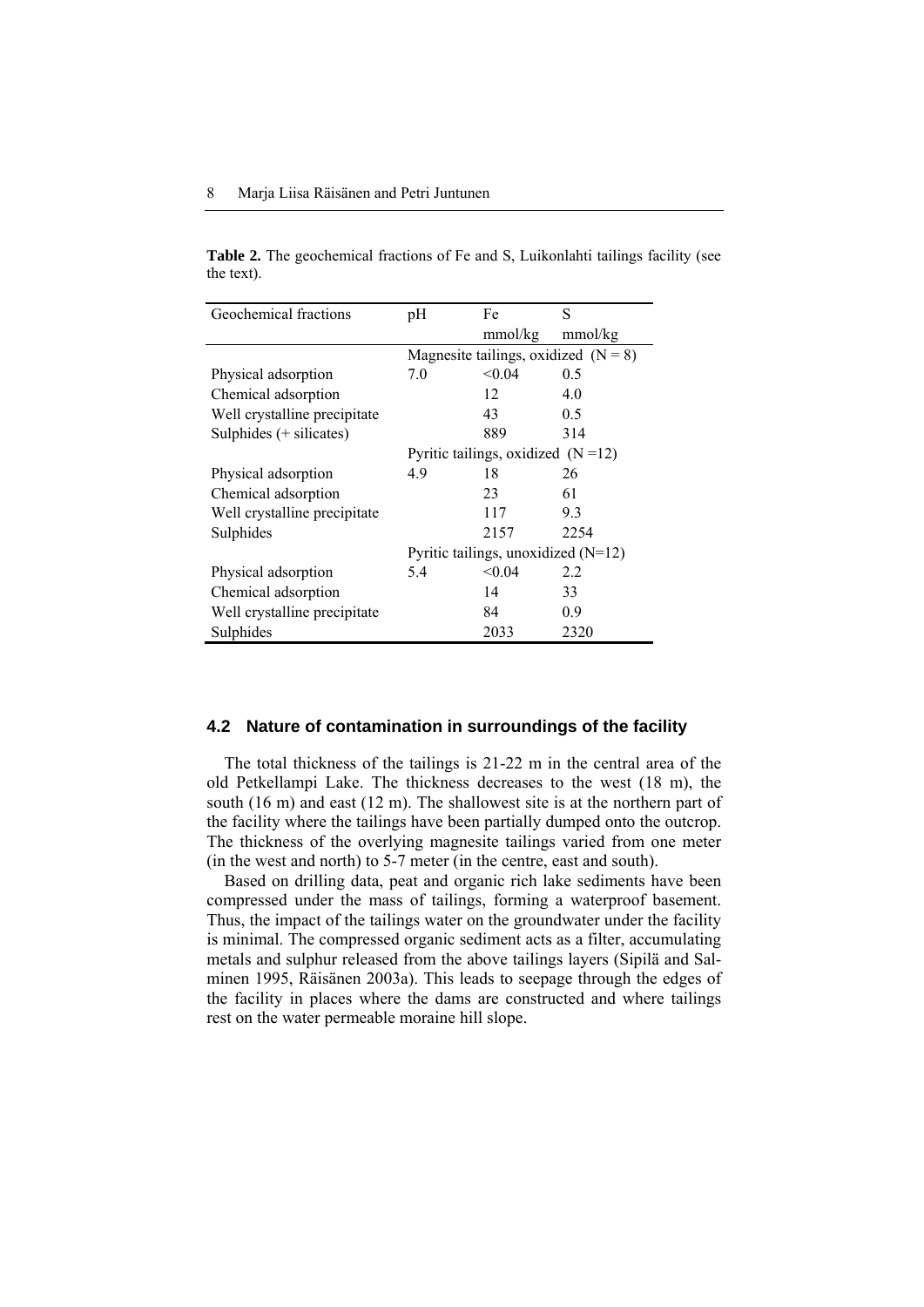The base topography of the facility forms a shallow, NW-SE elongated basin. The basin declines towards the west and, therefore, seepage waters are mainly discharged to the west, the Suursuo bog area and bordering moraine hills, and to a lesser extent towards the north and south.

|                          |               | Contami-                                      |                |  |  |
|--------------------------|---------------|-----------------------------------------------|----------------|--|--|
|                          |               | nated                                         | Uncontaminated |  |  |
| Valid Value Count        |               | 2                                             | 3              |  |  |
| pH (in field)            |               | 4.3                                           | 6.2            |  |  |
| pH (in lab)              |               | 4.1                                           | 6.1            |  |  |
| Electric                 |               |                                               |                |  |  |
| conductivity             | mS/m          | 175                                           | 11             |  |  |
| Oxygen                   | mg/1          | 3.5                                           | 6.1            |  |  |
| Oxygen                   |               |                                               |                |  |  |
| saturation               | $\frac{0}{0}$ | 34                                            | 56             |  |  |
| Acid generating elements |               |                                               |                |  |  |
| Fe                       | mg/l          | 13                                            | 0.1            |  |  |
| S                        | mg/l          | 604                                           | 3.7            |  |  |
| Al                       | $\mu$ g/l     | 34100                                         | 61             |  |  |
| Mn                       | $\mu$ g/l     | 10875                                         | 12             |  |  |
|                          |               | Silicon, earth alkaline and alkaline elements |                |  |  |
| Si                       | mg/l          | 37                                            | 5.1            |  |  |
| Ca                       | mg/1          | 214                                           | 2.4            |  |  |
| Mg                       | mg/1          | 232                                           | 4.3            |  |  |
| K                        | mg/1          | 10                                            | 1.3            |  |  |
| Na                       | mg/1          | 12                                            | 1.8            |  |  |
| Heavy metals             |               |                                               |                |  |  |
| As                       | $\mu$ g/l     | 0.9                                           | 0.2            |  |  |
| Cd                       | $\mu$ g/l     | 8.4                                           | 0.04           |  |  |
| Co                       | $\mu$ g/l     | 2050                                          | 1.3            |  |  |
| Cr                       | $\mu$ g/l     | 5.4                                           | 0.4            |  |  |
| Cu                       | $\mu$ g/l     | 313                                           | 2.2            |  |  |
| Ni                       | $\mu$ g/l     | 2940                                          | 21             |  |  |
| Zn                       | $\mu$ g/l     | 13845                                         | 55             |  |  |

**Table 3.** The composition of contaminated and uncontaminated groundwaters, Luikonlahti study area (see text).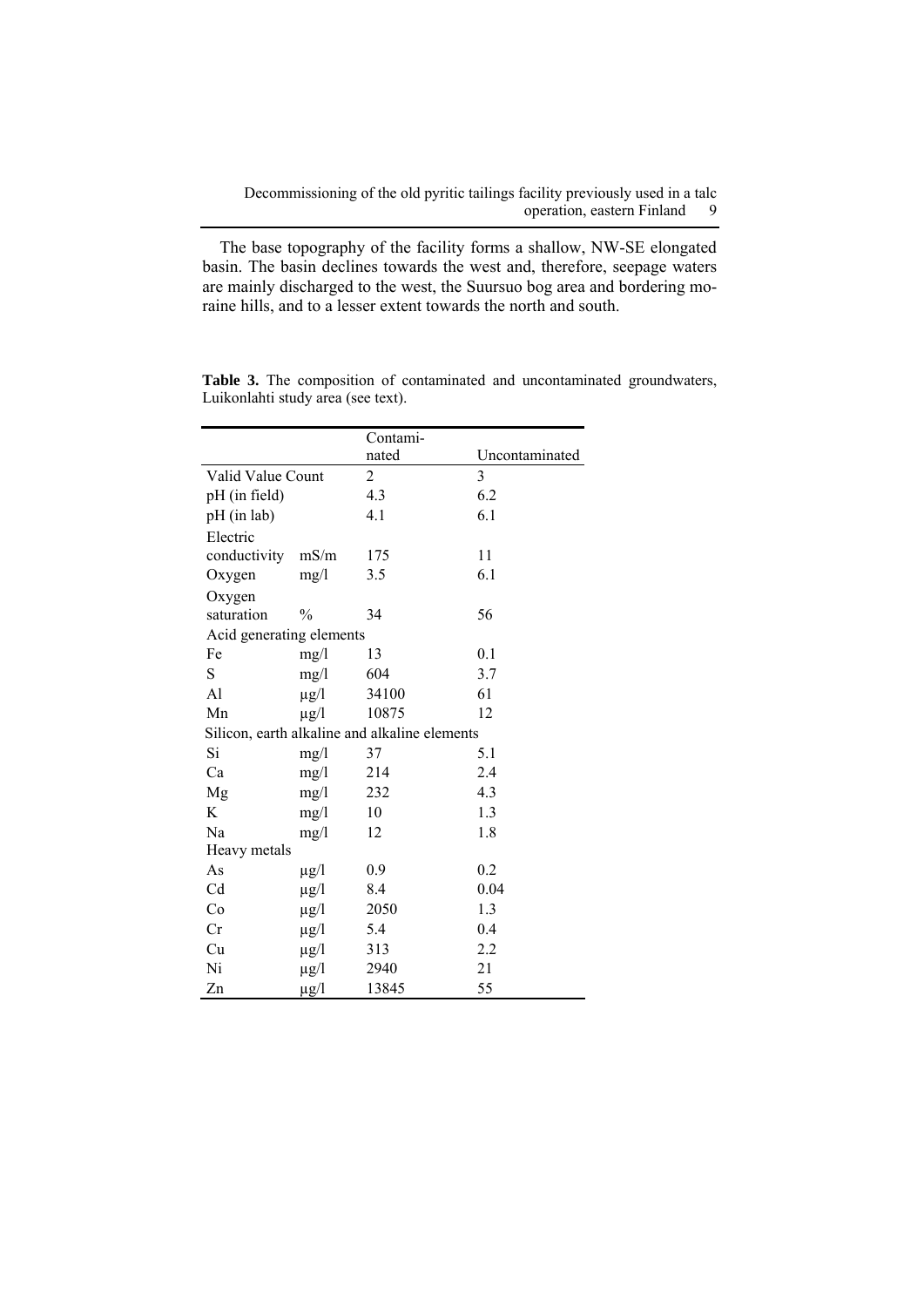|                                               |               |                  |              |               |             | Suursuo,    |             |
|-----------------------------------------------|---------------|------------------|--------------|---------------|-------------|-------------|-------------|
|                                               |               | Pond water       |              | Seepage water |             | ditch water |             |
|                                               |               | Mean             | Range        | Mean          | Range       | Mean        | Range       |
| Valid Value Count                             |               | $\overline{2}$   |              | 10            |             | 6           |             |
| pH(in field)                                  |               | 6.5              | no           | 3.6           | $2.7 - 5.3$ | 3.9         | $3.3 - 5.6$ |
| pH (in lab)                                   |               | 6.6              | $6.5 - 6.7$  | 3.6           | $2.7 - 5.3$ | 3.8         | $3.3 - 5.0$ |
| Electric                                      |               |                  |              |               |             |             |             |
| conductivity                                  | mS/m          | 28               | 14-43        | 198           | 112-486     | 144         | 71-199      |
| Oxygen                                        | mg/l          | 7.1              | $6.9 - 7.3$  | 4.9           | $1.4 - 7.3$ | 6.6         | $6.0 - 7.3$ |
| Oxygen                                        |               |                  |              |               |             |             |             |
| saturation                                    | $\frac{0}{0}$ | 69               | 65-72        | 46            | 12-69       | 63          | 58-67       |
| Acid generating elements                      |               |                  |              |               |             |             |             |
| Fe                                            | mg/1          | 0.3              | $0.07 - 0.5$ | 228           | 4.7-1730    | 21          | $4.2 - 45$  |
| S                                             | mg/1          | 55               | 22-87        | 580           | 254-1900    | 387         | 168-564     |
| Al                                            | mg/1          | $\boldsymbol{0}$ | $0.03 - 0.2$ | 10            | $0.3 - 30$  | 4           | $0.8 - 5.9$ |
| Mn                                            | mg/1          | 1                | $0.4 - 2.1$  | 20            | 14-49       | 15          | 13-19       |
| Silicon, earth alkaline and alkaline elements |               |                  |              |               |             |             |             |
| Si                                            | mg/l          | 4.0              | $3.0 - 5.0$  | 19            | 9.7-48      | 13          | $11 - 16$   |
| Ca                                            | mg/l          | 35               | 14-56        | 333           | 153-511     | 313         | 108-499     |
| Mg                                            | mg/1          | 22               | 12-33        | 102           | 54-265      | 73          | 47-92       |
| K                                             | mg/l          | 2.5              | $0.9 - 4.1$  | 7.3           | 5.2-9.2     | 8.0         | $5.2 - 11$  |
| Na                                            | mg/l          | 5.3              | $2.4 - 8.2$  | 10            | $3.4 - 12$  | 15          | 8.0-27      |
| Heavy metals                                  |               |                  |              |               |             |             |             |
| As                                            | $\mu$ g/l     | 25               | 2.7-48       | 0.6           | < 0.2       | 0.7         | max 2.4     |
| Cd                                            | $\mu$ g/l     | < 0.02           | max 0.1      | 2.7           | $0.3 - 6.0$ | 1.9         | $0.2 - 3.6$ |
| Co                                            | $\mu$ g/l     | 20               | 14-25        | 348           | 61-1860     | 166         | 128-202     |
| Cr                                            | $\mu$ g/l     | 0.3              | $max$ 0.4    | 49            | 0.4-438     | 3.2         | $0.6 - 6.9$ |
| Cu                                            | $\mu$ g/l     | 2.9              | $2.2 - 3.7$  | 513           | 6.2-3730    | 74          | 16-124      |
| Ni                                            | $\mu$ g/l     | 573              | 505-641      | 822           | 371-1940    | 548         | 339-693     |
| Zn                                            | $\mu$ g/l     | 18               | 16-20        | 4135          | 142-21200   | 1795        | 502-3260    |

**Table 4.** The composition of waters taken from the tailings pond, seepage sites and ditches in the Suursuo bog area, Luikonlahti study area.

In the Suursuo basin area, the contamination of Quaternary sediments, surface waters and groundwater is characterized by elevated concentrations of acid generating elements (Fe, S, Mn, Al) and heavy metals such as Zn, Ni, Cu and Co (Tables 3 and 4). In addition, elements indicating sili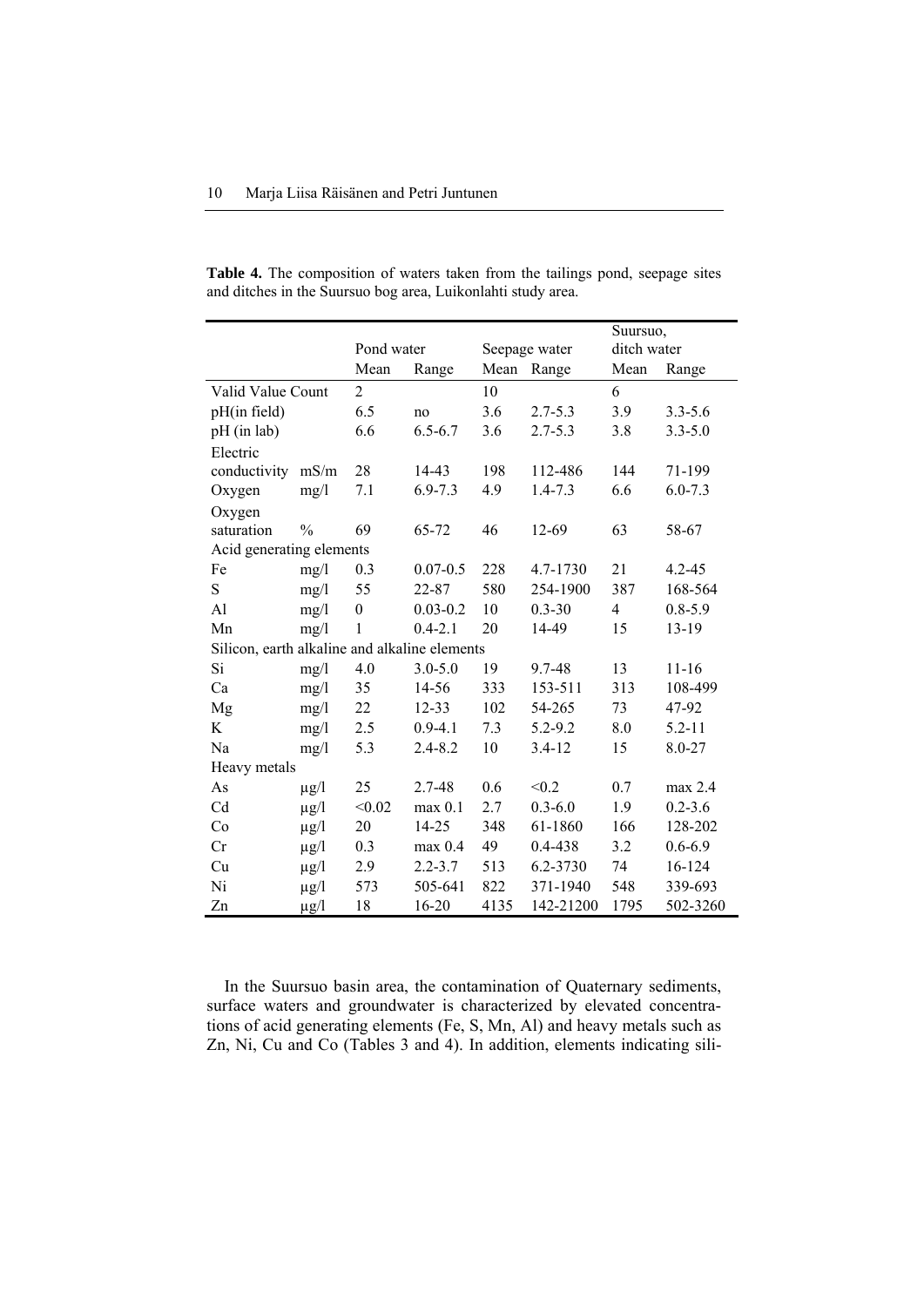cate and carbonate mineral weathering were elevated in the waters of some sampling sites. As Table 4 shows, the composition of the free water in the impoundment differs markedly from the composition of the seepage waters. Therefore, the elements are mainly released from the weatherable dike materials, pyritic tailings oxidized at the edges of the upper part of the dam and sulphide bearing rock in the lower and middle parts of the engineered dam. Moreover, the uppermost sediments (iron precipitates and peat) in the bog showed raised element patterns similar to the surface waters and groundwater.

Seepage waters from the northern dike were less acidic and had lower concentrations of heavy metals. These waters are mainly settled in a wetland that has been naturally formed outside the northern dike. Seepage waters from the southern constructed dam were slightly acidic. Concentrations of acid generating elements and heavy metals were, however, markedly lower there than in the waters of the Suursuo bog area. These observations support the interpretation that the main seepage area is towards the west in the Suursuo bog area.

### **5 Rehabilitation options**

Results lead to the following conceptual model of the facility:

- The basement of the facility is essentially waterproof, so that there is little contamination of the underlying groundwater.

- The bottom topography of the facility slopes westward and rises steeply to the north and east, but more gently to the south. The main water gradient inside the facility is, therefore, towards the Suursuo bog basin located in the western section of the facility.

- The water table is pretty close to the surface in most of the facility (centre and east sites). Moreover, the southern part of the facility is under water. The water table lies deeper near the northern and western edges.

- The oxidation of the old pyritic tailings is limited to the upper layers of the facility along the western and northern edges, while most of tailings in the centre, east and especially in the south showed minor chemical transformations. Noteworthy is the *in situ* precipitation of weathering products along the dried edges, which potentially decreases the metal release into the outflow.

Partially dry cover (edges) and partial water or wet cover (centre) is recommended to mitigate acid generating and metal release from the old pyritic tailings. Due to the present topography, the division of the impound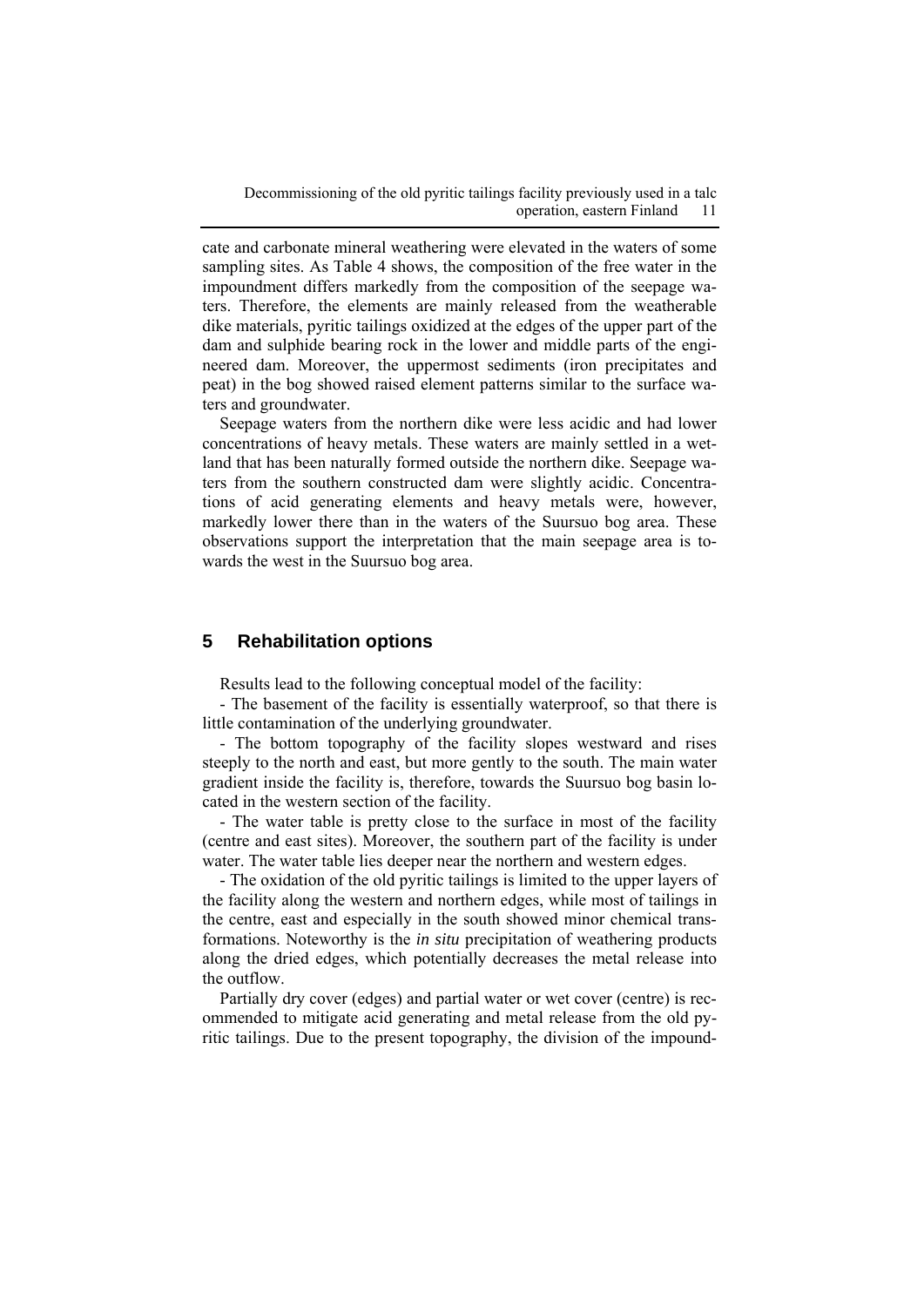ment into two shallow basins is needed to flood and keep the water table above or close to the surface during most of the year. Furthermore, the western main dam should be sealed from the top part with glacial till. Reshaping can be achieved with the magnesite tailings, till and peat. The thickness of the magnesite tailings will increase in the western and northern parts of the impoundment during the final operation of the plant. The size and depth of the depressions in the impoundment will be planned according to annual precipitation (melt and rain water) estimates and annual seepage. The edges and possibly the bottom of the basins will be covered with peat to promote the growth of the wetland vegetation.

The basin shape topography of the facility enables the accumulation of melt and rain waters for the dry season in late summer (Räisänen 2003a). The moderately low permeability  $(10^{-6} – 10^{-7} )$  m/s) of both the tailings materials can result in slow downward filtering and outward seepage (Saarelainen 1999, Räisänen 2003a). Obviously, the submergence of the tailings in most parts of the impoundment will markedly retard oxidation, acid generation and the potential for metal release. Moreover, the oxygen consumed in the basin's wetland will prevent acid generation.

The flooding of the oxidized tailings along the edges may increase the metal content in seepage waters, especially during the first years (Elander et al. 1998). Therefore, the edges of the facility should be covered with dry till and vegetated with leaf trees, grass and other meadow vegetation. The main goal will be to keep the water table approximately at the present level.

The best approach for seepage water purification is passive treatment. Limestone drains are suitable for seepage water collection and a mixture of anaerobic and aerobic wetlands for the settling of solids and prevention of heavy metals and sulphur. The constructed wetland will be engineered in the Suursuo bog area and will consist of 3-4 pools. The first or second pool into which the seepage waters are diverted will work as a mixed aerobicanaerobic sedimentation basin for Fe precipitates. The main processes are oxidation in the uppermost layer and sulphate reduction in the lower layers of sediments (Räisänen et al 2001). The second or third pool will be shallow and aerobic for Mn oxidation and precipitation. The last pool will be engineered for removal of solids during flooding seasons. Carbonate rocks (limestone or dolomite) will be used as construction materials in the bottom of the pools and will be covered with a peat layer. To promote Mn precipitation, dolomite cascade and/or hay bales can be used in the shallow pool.

At the beginning of the decommissioning, waters from the wetland will be pumped back into the depressions of the facility and, if necessary, chemically purified in the present settling pool. This will continue until the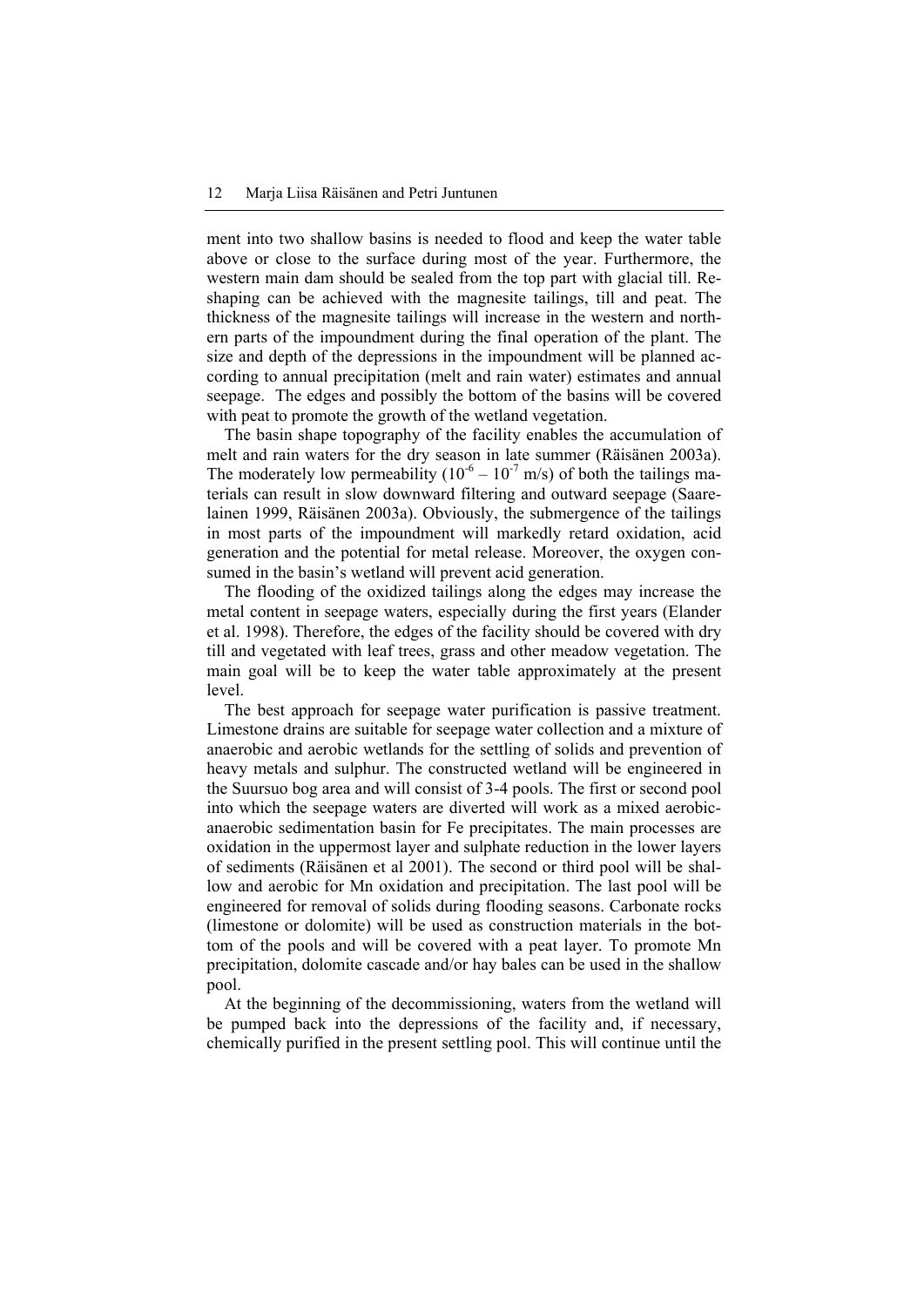wetland functions according to the water quality guidelines. Overall, the follow-up project will investigate and monitor the capacity and workability of the proposed remedial constructions.

## **6 Conclusions**

Geochemical partitioning has shown that the old pyritic tailings at the Luikonlahti facility are only partially oxidized in dried layers under the magnesite tailings at the edges of the impoundment, whereas water saturated layers below and the tailings in the centre and south are unoxidised. Groundwater contamination under the facility is unlikely due to the compressed basement. Seepage has occurred above this to the surface, through the lower parts of dams and the moraine hills, which dam the tailings. According to the geomorphology of the basement, seepage waters are mostly discharging into the Suursuo bog, located on the west side of the facility. Effluents are strongly acidic and rich in heavy metals.

Decommissioning of the facility includes reshaping of the tailings to keep the water table high enough (water/wet cover) to prevent oxidation and acid generation. The impoundment will be divided into two ponds that are both engineered into a basin shape to collect melt and rain water for the late summer dry season. The depression will be covered with peat and the edges planted with wetland vegetation. The edges of the impoundment will have a double-layer dry cover (magnesite tailings and glacial till). Seepage waters will be managed in a wetland complex (mixture of aerobic and anaerobic) constructed in the Suursuo bog. Anaerobic limestone drains will be designed to collect seepage water. Construction materials will include peat, hay bales, limestone and dolomite rocks.

## **Acknowledgements**

This work was financed by Mondo Minerals Oy and the Geological Survey of Finland.

### **References**

Doležal J, Povondra P, Šulcek Z (1968) Decomposition techniques in inorganic analysis. Iliffe Books ltd, London, pp 224.